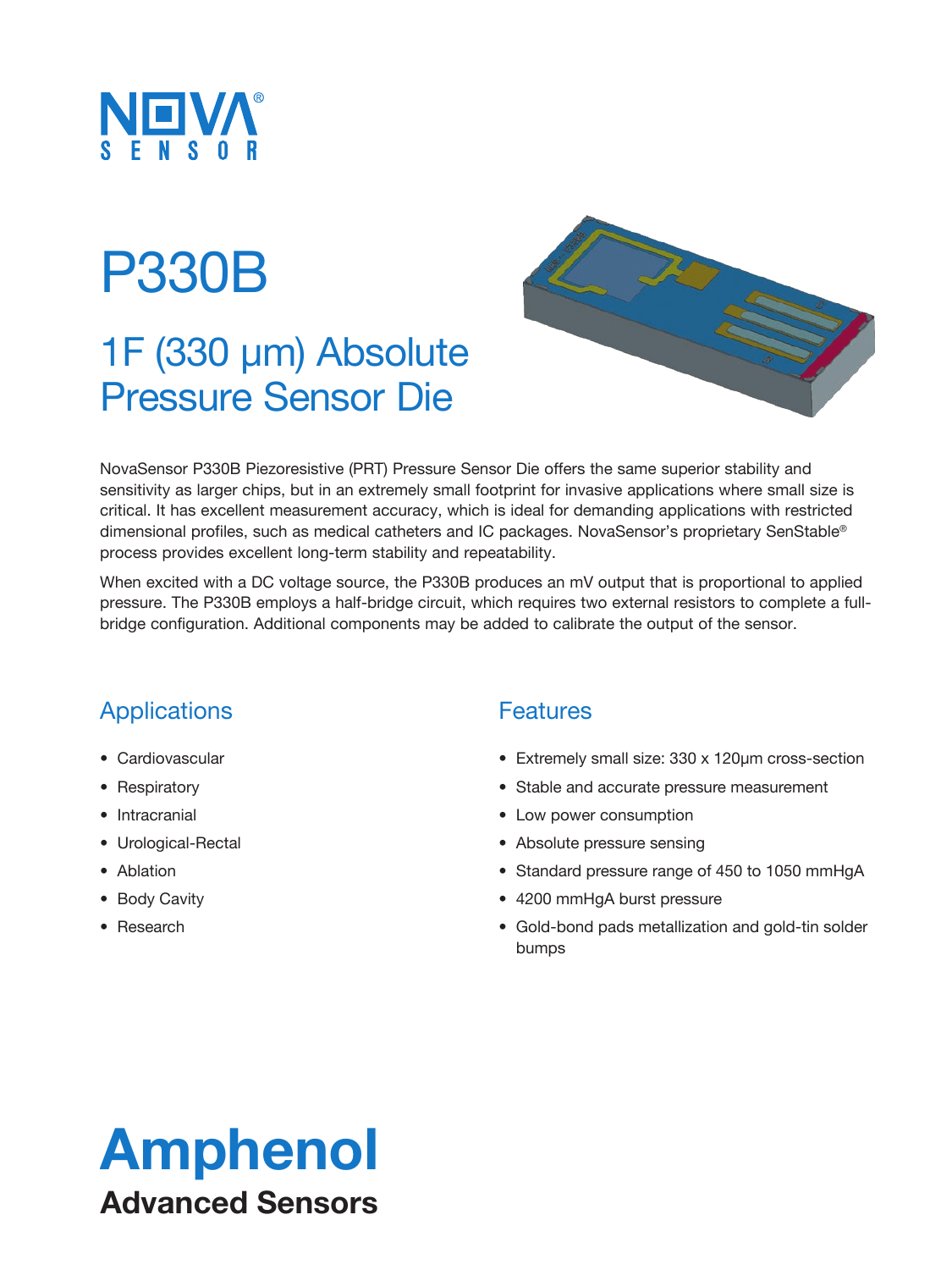### P330B Specifications



#### Schematic Diagram

Complete the full bridge by inserting two 2000 Ω external resistors. Match resistors closely to minimize offset error.

Overall Dimensions: 330µm x 900µm x 120µm

### General Specifications

| Parameter <sup>(1, 2)</sup>         | Value          | <b>Unit</b>           | Comment                             |
|-------------------------------------|----------------|-----------------------|-------------------------------------|
| Pressure Range                      | 450 to 1050    | mmHqA                 |                                     |
| Proof Pressure <sup>3</sup>         | 2100           | mmHqA                 | Absolute Pressure                   |
| Burst Pressure <sup>4</sup>         | 4200           | mmHgA                 |                                     |
| Excitation                          | $0$ to $5$     | Volts                 | DC Voltage, 3V Typical              |
| Bridge Resistance <sup>5</sup>      | $2.0 + 0.6$    | $k\Omega$             |                                     |
| Symmetry <sup>6</sup>               | ±5             | %                     |                                     |
| Offset Voltage <sup>7</sup>         | ±3             | mV/V                  |                                     |
| Output Voltage                      | 9              | mV/V                  | Typical @ 750 mmHg                  |
| Sensitivity <sup>7</sup>            | 16             | µV/V/mmHq             | Typical                             |
| Pressure Non Linearity <sup>7</sup> | ±1             | mmHq                  | Typical BFSL, 300 mmHg Range        |
| TC Offset <sup>7</sup>              | ±2             | $mmHg$ <sup>o</sup> C | Maximum                             |
| TC Sensitivity <sup>7</sup>         | $-0.19$        | $%$ /°C               | Typical                             |
| TC Resistance <sup>7</sup>          | 0.055          | $%$ /°C               | Typical                             |
| Operating Temperature <sup>8</sup>  | 15 to 45       | $^{\circ}$ C          | 59°F to 113°F                       |
| Storage Temperature                 | $-40$ to $+85$ | $^{\circ}$ C          | $-40^{\circ}$ F to 185 $^{\circ}$ F |

Media Compatibility 9, 10 Clean, dry and non-corrosive gases

#### **Notes**

- 1. Values measured at room temperature unless noted with 2000 Ω resistors completing the bridge.
- 2. Pressure sensor performance can be affected by die mounting. Packaging stress should be minimized to achieve the specified performance.
- 3. Proof Pressure: The maximum pressure at which the sensor may be subjected as an uncommon event and for a short duration of time without permanent damage or performance degradation. If the Proof Pressure is exceeded, the die performance is no longer guaranteed.
- 4. Burst Pressure: The pressure at which permanent damage to the sensor may occur. Specification is for quasi-static pressure in an oil medium applied to the diaphragm side of the die.
- 5. Parameter is measured at the wafer-level 100% at room temperature, atmospheric pressure and 3V.
- 6. Symmetry is calculated as  $2^*(r1 r2)/(r1 + r2)$ , where r1 and r2 are two piezoresistors measured separately.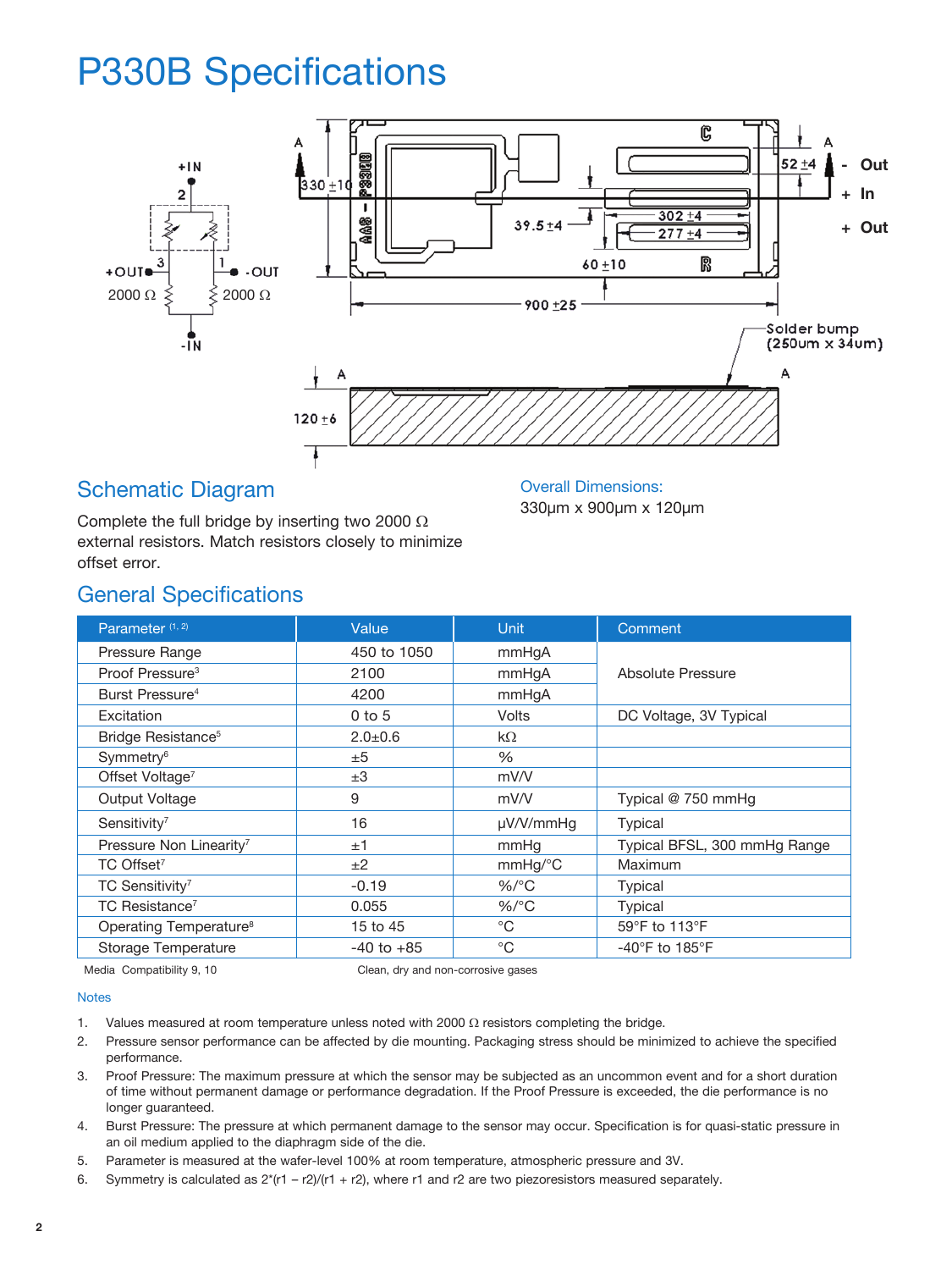### P330B Specifications (cont.)

#### Notes (cont.)

- 7. Parameters marked "Typical" are verified by testing samples from each wafer. TCR of sensor resistors only. TCR of bridge circuit will be affected by the resistor values completing the bridge.
- 8. Die may be used beyond this range with additional validation.
- 9. Die with protective layers has been successfully used in various medical and biological applications.
- 10. If the sensor is to be exposed to radiation, it is recommended to shield the die from radiation and implement auto-zeroing.

### Ordering Information

| <b>Part Number</b>                           | Description                                                 |
|----------------------------------------------|-------------------------------------------------------------|
| 51587                                        | 1F 300 mmHg Absolute Pressure Sensor Die with Solder Bumps. |
| Minimum Release Quantity 100 Die (1 Gel-Pak) |                                                             |

### **Safety**

The product shall be used only within power supply and electrical input and output limits as specified by the datasheet. Improper use of the product may result in product damage and property loss and/or personal injury. In use of the product, the customer has sole responsibility for designing and implementing a solution, which will ensure safe operation (including review of appropriate reliability or required redundancy, mitigation of failure modes, and/or meeting appropriate standards). The customer is responsible for review of any special conditions for use including, but not limited to, environmental conditions, electrical supply, residual risk, etc. Amphenol makes no warranty, representation or guarantee regarding the suitability of this product for any particular application, including safety critical applications. Nor does Amphenol assume any liability arising out of the application or use in any product or circuit. Amphenol specifically disclaims all liability without limitation consequential or incidental damages.

### Shipping and Handling

Wafers are shipped on sticky tape with rings in protective plastic containers or die in gel paks. All wafers are 100% electrically probed and visually inspected. Rejects are marked by ink dots.

### **Warranty**

NovaSensor warrants its products against defects in material and workmanship for 12 months from the date of shipment. Products not subjected to misuse will be repaired or replaced. NovaSensor reserves the right to make changes without further notice to any products herein. NovaSensor makes no warranty, representation or guarantee regarding the suitability of its products for any particular application.

NovaSensor does not assume any liability arising out of the application or use of any product or circuit and specifically disclaims, and all liability, without limitation consequential or incidental damages. The foregoing warranties are exclusive and in lieu of all other warranties, whether written, oral, implied or statutory. No implied statutory warranty of merchantability or fitness for a particular purpose shall apply.